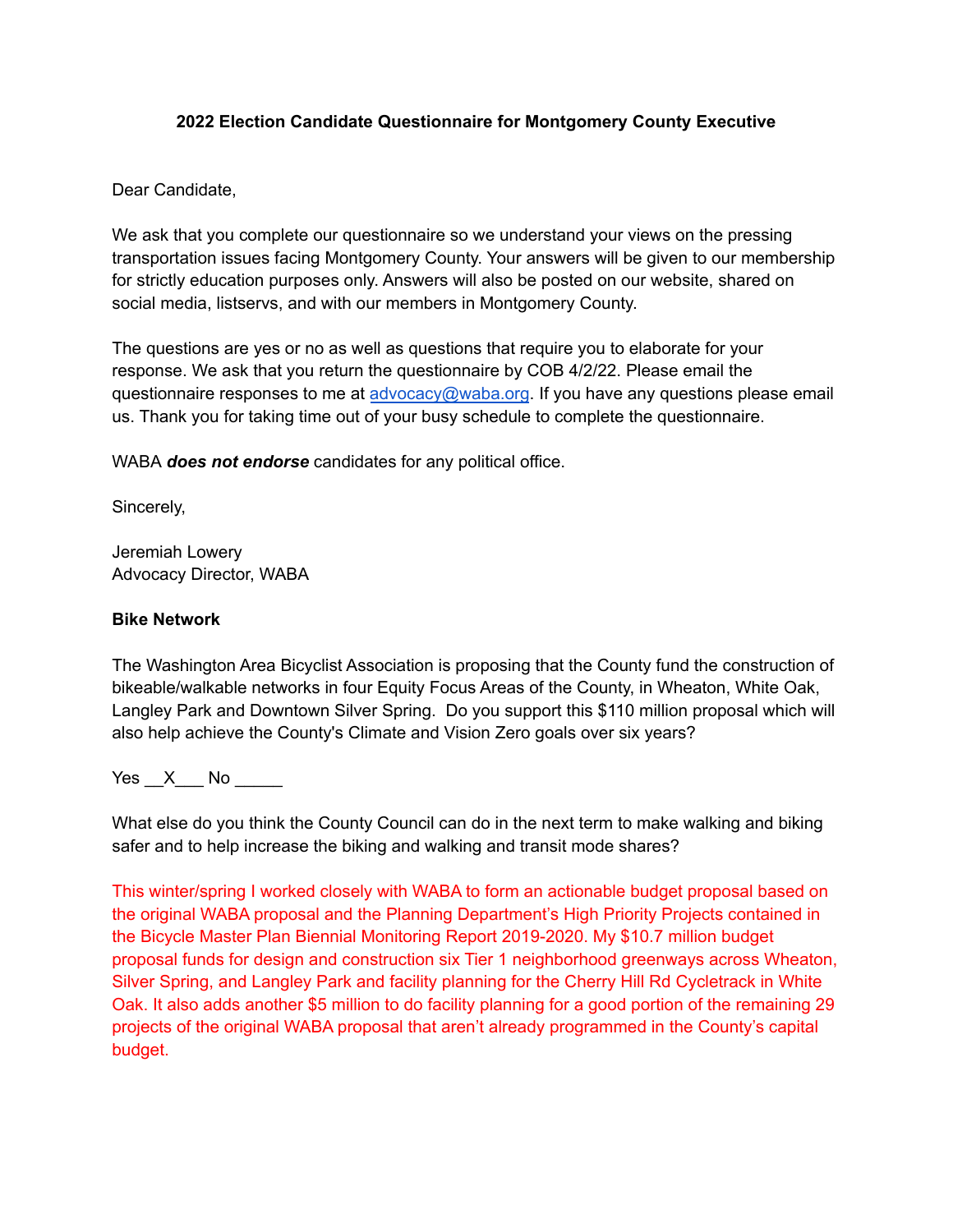I secured unanimous support for this proposal at the Council's transportation committee and at a preliminary budget hearing at the full Council. I am working hard to make sure this proposal makes into the final budget.

Going forward, my recommended capital budget will program the necessary resources to build out the remaining pieces of the WABA proposal so that residents and visitors to those four equity focus areas will enjoy safer access to jobs, amenities, health care, and recreation.

# **Police out of Traffic Enforcement**

Do you support removing police from all or some traffic enforcement?

Yes  $X$  No

How will you balance the need for traffic enforcement and equity while in office?

For several years now I have been advocating to remove police from certain traffic enforcement responsibilities due to concerns about equity. I requested and the Council received a study by the Office of Legislative Oversight about moving traffic enforcement over to MCDOT and I have worked with state elected officials to advance legislation to enable the County to implement that in a variety of ways. Unfortunately the Executive allowed a police captain to testify in opposition to the legislation in Annapolis and it did not pass. I generally believe we should find ways to replace patrol enforcement for minor traffic offenses with camera based enforcement, which can help us achieve greater safety with less bias. The existing police strategy of routine traffic stops has created significant enforcement disparities and community resentment. It is also ineffective at fighting crime. The Police Advisory Commission that I proposed and the Council created through legislation has also recommended a new approach on traffic enforcement that does not involve police to the same extent, and I look forward to taking it up soon and also if I am elected as County Executive.

### **Trails - repaving**

Do you support fully funding the budget request of the Parks Department to include monies for repaving the Sligo, Rock Creek and Capital Crescent Trails?

Yes x No  $\overline{a}$ 

## **Tunnel**

Do you support funding the \$55m project for this important regional trail connection through downtown Bethesda?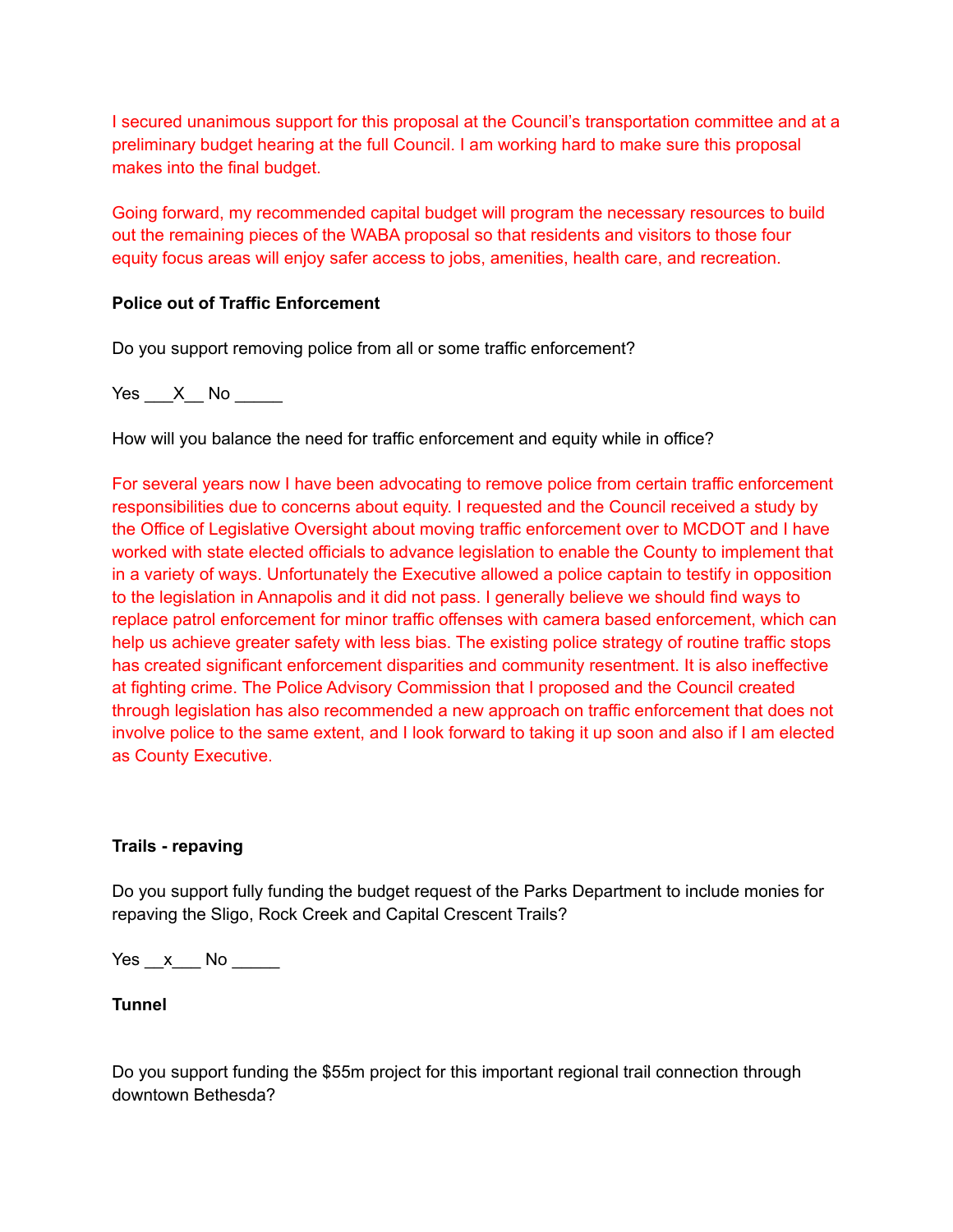Yes x No  $\blacksquare$ 

Do you support funding that will complete construction of the project within the current FY 23-28 CIP period or sooner/later?

Yes x No  $\overline{a}$ 

I have led the Council to support this critical project in the wake of the current County Executive's repeated attempts to delete it from the budget. The tunnel under Wisconsin Avenue is a critical connection to downtown Bethesda and for the entire Capital Crescent Trail, and I will accept nothing less than the highest quality connection.

In this year's capital budget deliberations, I am working hard to reinstate the funding so that construction can begin in FY25 and finish in mid-FY27, which will synchronize the opening of the tunnel and the Purple Line.

#### **270 widening**

Do you support or oppose the proposal to widen parts of I-495 and I-270 to add four express toll lanes?

Yes x No  $\overline{a}$ 

Why or why not? And how would you show that support or opposition. Do you support other new highways or road expansions?

I oppose adding lanes to the Beltway East of the 270 spur. Unlike UpCounty, there is adequate transit in that part of the County.

In July of 2021, the majority of the Montgomery County Council, which I joined, agreed to support adding toll lane capacity to the American Legion Bridge and 270, consistent with our long-standing position and previous master plan votes. As part of that process, the Council secured an agreement from the Governor to use toll revenue to build and operate a high priority transit project in Montgomery County.

Now, thanks to the anticipated toll revenue, we have \$170 million in funding in our capital budget to build a continuous BRT line from Wheaton to Germantown, within the next 5 years. This plan could be truly transformational for these dangerous roads. In fact we recently held a vision zero rally on Veirs Mill to call attention to the need for safety infrastructure. Thanks to toll revenue on 270 and anticipated Federal funding, we will have enough money to rebuild Veirs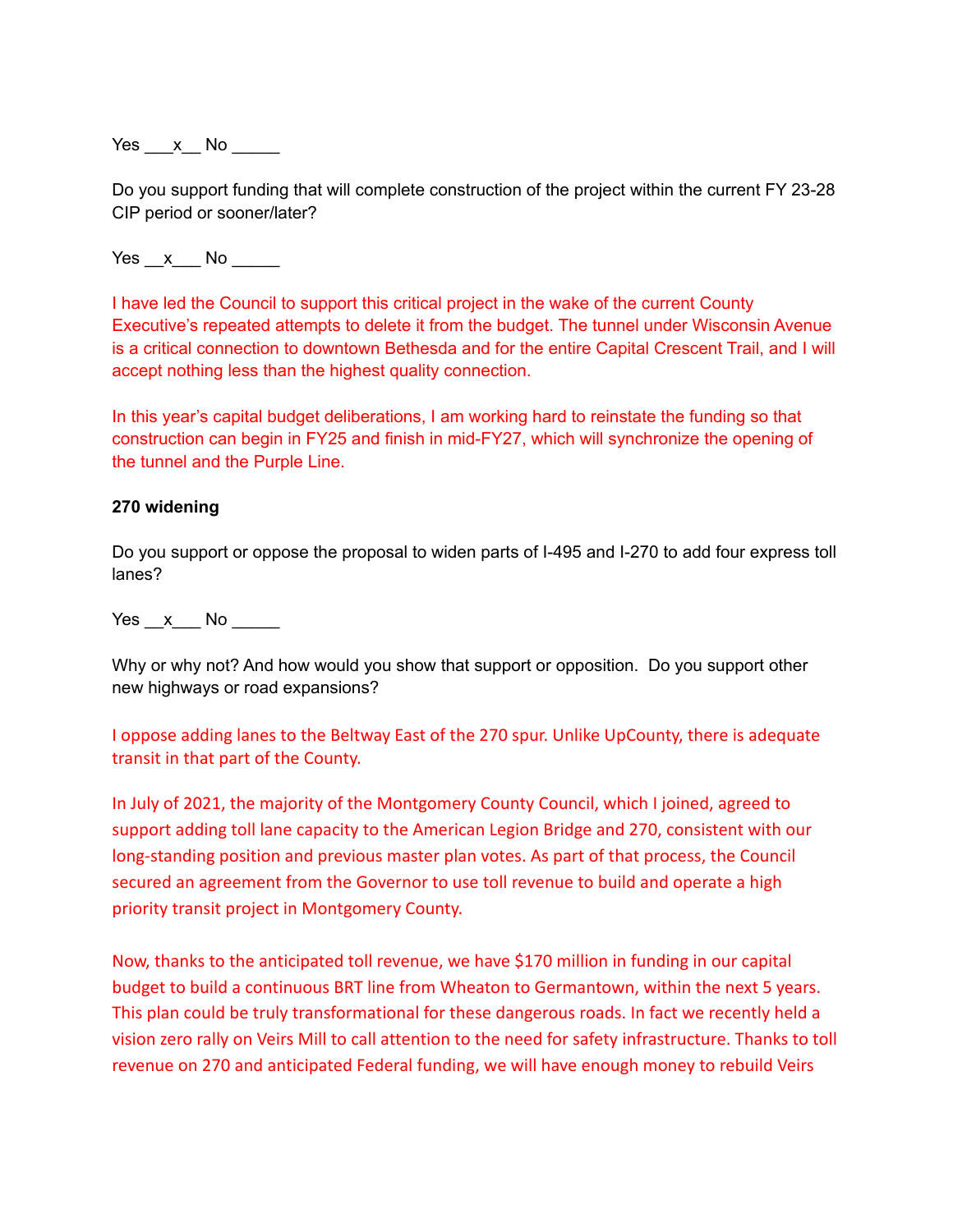Mill for BRT as well as for pedestrian and bike safety. Without toll revenue, there will be no major construction for safety.

The result of all of this effort will be a transformational transit line to reshape development patterns in the UpCounty to be more urbanized and transit focused. With resources from the tolling project, we will create a real transit alternative.

While the Council's decision has faced criticism, in reality the state could have (and may well have) secured the votes at the TPB without County support. Under that plausible scenario, the ALB/270 project would move forward without a commitment to provide toll revenue for transit. Meanwhile, Montgomery County must have a strong connection to the Virginia economic center, and tolls are the way to pay for it.

I have also opposed widenings and expansions, as I oppose widening the Beltway. I oppose M-83 and I believe that BRT on 355 provides a reasonable alternative. Recognizing this, I led the Council to adopt a policy that no longer counts M83 for future master plans. There are no other new highways. I have worked to remove plans that would overbuild road capacity, including Montrose Parkway East; several years ago I worked to shift funding out of Montrose East into critical transit and bike projects.

### **Vision Zero**

Vision Zero - is it working and if not, what needs to be done by the County to achieve the goal of zero deaths due to traffic crashes? What would you do to work with the State Highway Administration to achieve true Vision Zero?

While the County has made some progress and has developed a more systematic program (processes and personnel) for achieving Vision Zero, there are still far too many collisions resulting in serious injury and death. Last year, we had over 450 collisions involving pedestrians/cyclists. Seven of which, tragically, proved deadly. This is unacceptable.

I am committed to redoubling our efforts and actually implementing the County's Vision Zero Plan, starting with the 2022-2023 Action Plan. My highest priorities would be reducing vehicle speeds, particularly in the High Injury Areas, implementing the "20 is Plenty" speed limits that the state legislation I pushed for enables but the Executive has not created, building out the Tier 1 bicycle projects as fast as possible, increasing automated enforcement, building more HAWK and pedestrian activated signals, and increasing our bicycle education efforts in coordination with MCPS.

This will require close coordination with the State Highway Administration (SHA), since they maintain many of the roads where we see the most dangerous conditions. While SHA and